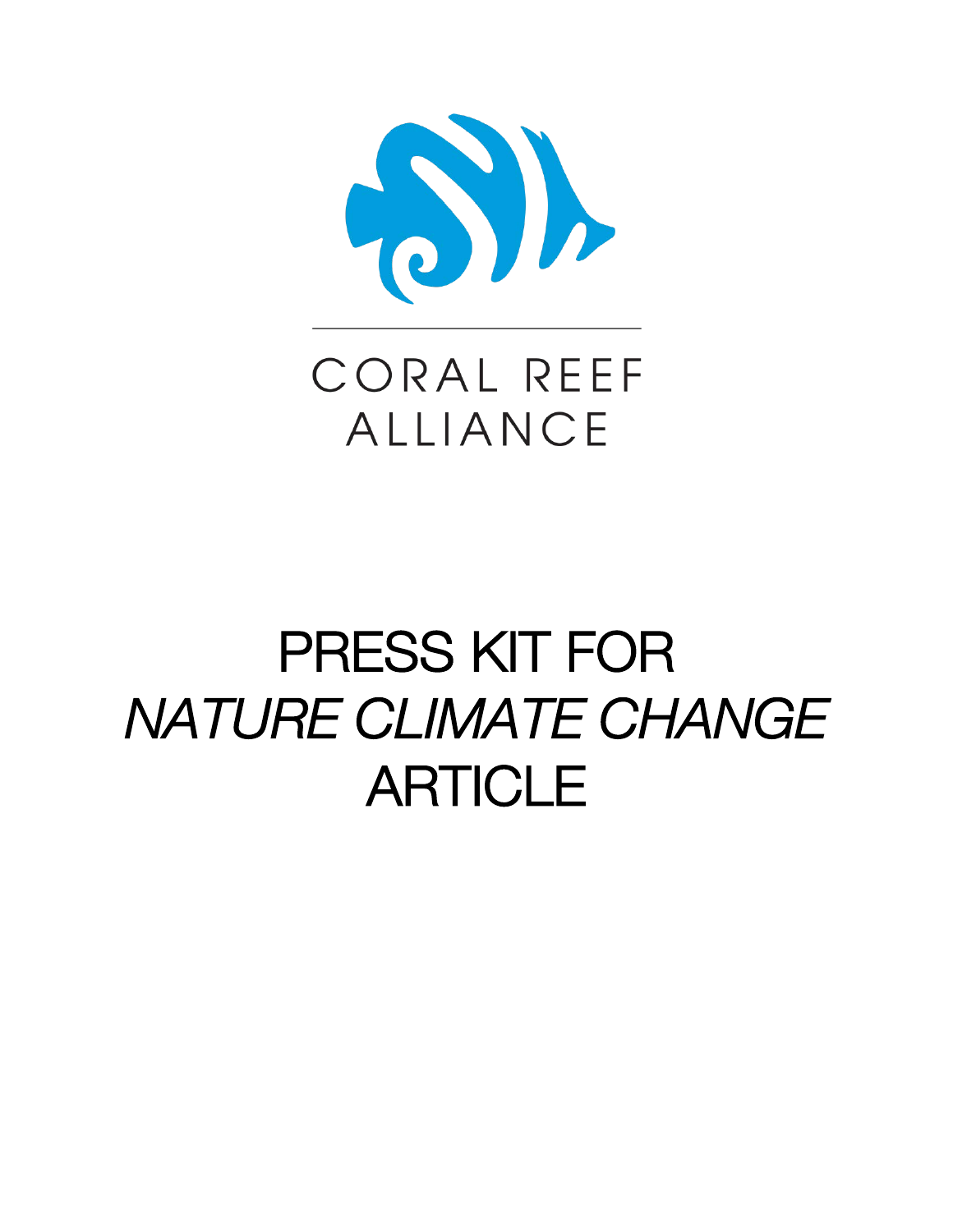

FOR IMMEDIATE RELEASE CONTACT:

Rusty Kelly rkelly@coral.org 415.254.5818

#### PIONEERING STUDY SHOWS THAT MANAGEMENT AND EVOLUTION GIVE HOPE TO CORAL REEFS FACING THE EFFECTS OF CLIMATE CHANGE

*Experts find that protecting diverse reef networks can enable rapid evolution and coral reef longevity*

OAKLAND (July 1, 2019) – A new study released today in *Nature Climate Change* gives hope for coral reefs. The pioneering study launched by the Coral Reef Alliance is one of the first to demonstrate that management that takes evolution and adaptation into account can help rescue coral reefs from the effects of climate change. Importantly, the results show that by making smart decisions to protect reefs today, conservation managers can generate the conditions that can help corals adapt to rising temperatures.

"It is well documented that climate change is causing corals to die off at an unprecedented rate, but our study provides tools that offer promise for their survival," stated Dr. Madhavi Colton, co-author and Program Director at the Coral Reef Alliance. "Our results show that when evolution is enabled, conservation efforts can help corals adapt to rising temperatures."

Contrary to approaches that are popular today, such as focusing protection on reefs in cooler water, the study shows that protecting diverse reef habitat types across a spectrum of ocean conditions is key to helping corals adapt to climate change. "We found that a diversity of reef types provides the variety that evolution depends on," explained co-author Malin Pinsky, Associate-Professor at Rutgers University. "Hot sites are important sources of heat-tolerant corals, while cold sites and those in between can become important future habitats. Together, a diversity of reef types act as stepping stones that give corals the best chance for adapting and moving as climate changes."

Key to successful evolution is management that improves local conditions for reefs by effectively reducing local stressors, such as overfishing and water pollution. However, the authors caution that not all management strategies are created equal. "We used mathematical models to test the effects of management choices on coral reef outlooks," stated Dr. Tim Walsworth, lead author and postdoctoral researcher at the University of Washington. "We found that corals in well-managed areas act a source of baby corals in the future, essentially rescuing reefs after the climate stabilizes. Without both evolution and management, the corals in our model were unable to survive rising temperatures."

Coral reefs are one of the most diverse ecosystems on the planet and support the livelihoods of over 500 million people. Globally, they are estimated to be worth US\$375 billion per year. The study shows that managing reefs to facilitate evolution today and in the future can enhance their prospects for long-term survival. This means creating managed area networks that contain a diversity of coral types and habitats and that effectively reduce local stressors. "This study shows that we know enough of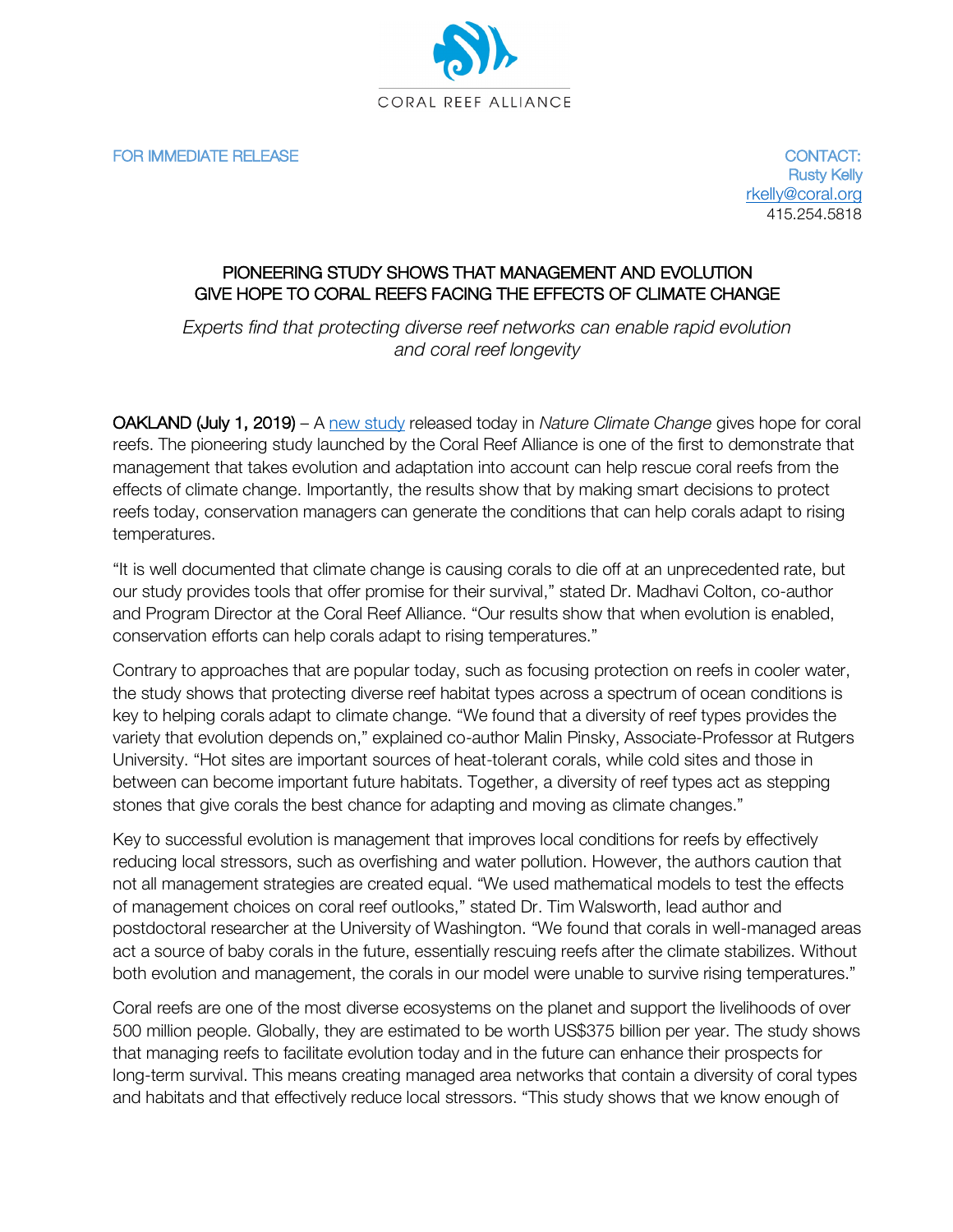the science to act—and with the effects of climate change only increasing, we have little time to waste," says Dr. Colton.

The study titled, *"Management for network diversity speeds evolutionary adaptation to climate change"* is the result of a collaborative research program launched by Dr. Madhavi Colton and Dr. Michael Webster of the Coral Reef Alliance. Our partners include Dr. Timothy Walsworth, Professor Daniel Schindler and Professor Tim Essington at the University of Washington, and Associate Professor Malin Pinsky at Rutgers University. Advisors and co-authors include Professor Steve Palumbi, Stanford University, and Professor Pete Mumby, University of Queensland. The research was funded by the Gordon and Betty Moore Foundation.

#### About the Coral Reef Alliance

The Coral Reef Alliance (CORAL) is a non-profit, environmental NGO focused on saving the world's coral reefs. This year marks CORAL's 25<sup>th</sup> anniversary of combining science-based solutions with effective community-driven conservation. CORAL is actively expanding the scientific understanding of how corals adapt to climate change and using that information to develop conservation strategies to give corals around the world the best chance of surviving climate change. To discover more about CORAL's work to save the world's reefs, visit us at www.coral.org.

#### About the University of Washington

At the University of Washington, we believe that what you care about can change the world. We're more than one of the world's leading public research universities: We're a community of students and faculty united by a drive to serve the public good. From educating future leaders and making innovation work for all of us, to research breakthroughs and creative works that save and change lives, we're committed to helping people and communities achieve their full potential. With multiple campuses, a world-class academic medical center, PAC-12 athletics and extensive continuing education programs, the opportunities here are limitless. Learn how you can Be Boundless for Washington and the world at uw.edu.

#### About Rutgers University

Rutgers, The State University of New Jersey, is a leading national research university and the state of New Jersey's preeminent, comprehensive public institution of higher education. Established in 1766, the university is the eighth oldest higher education institution in the United States. More than 69,000 students and 22,500 full- and part-time faculty and staff learn, work, and serve the public at Rutgers locations across New Jersey and around the world.

*###*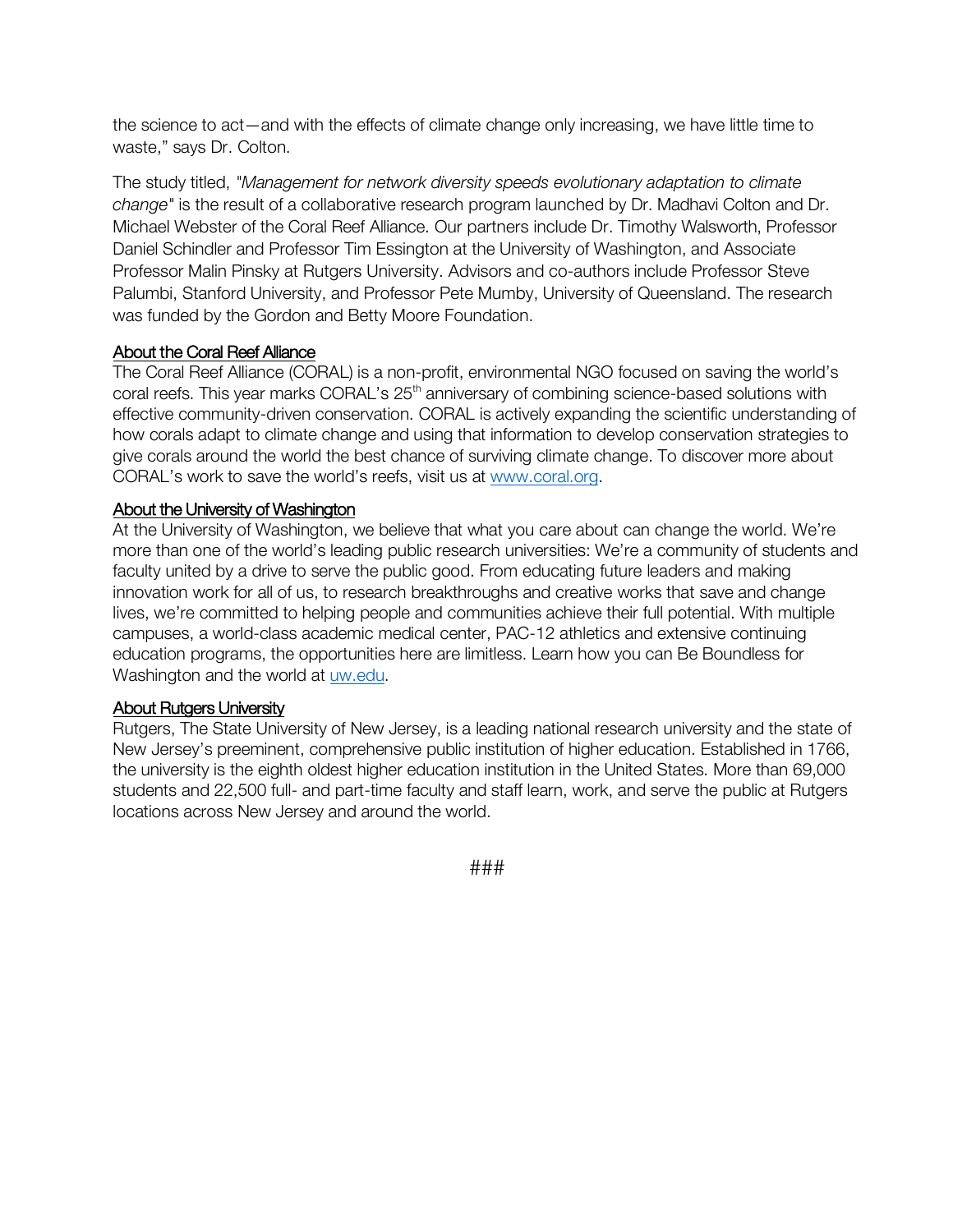### Media Contacts

### Main Media Contact:

Rusty Kelly Director of Marketing Coral Reef Alliance Oakland, CA

Email: rkelly@coral.org Mobile: 415-254-5818

### Back-up Contact

Yasmeen Smalley-Norman Communications Manager Coral Reef Alliance Oakland, CA

Email: ysmalleynorman@coral.org Phone: 510-370-0510 Mobile: 713-249-5084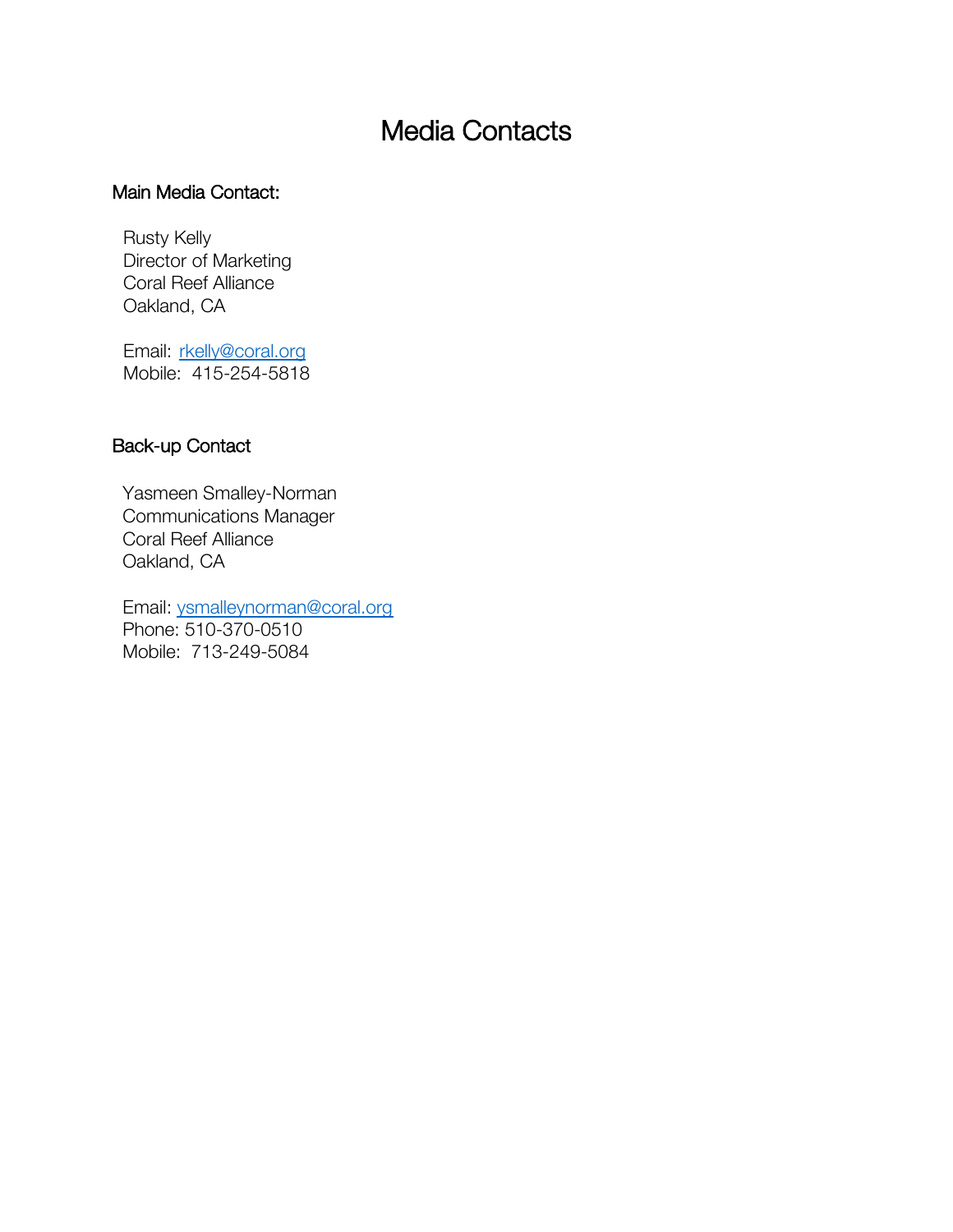## BACKGROUND INFORMATION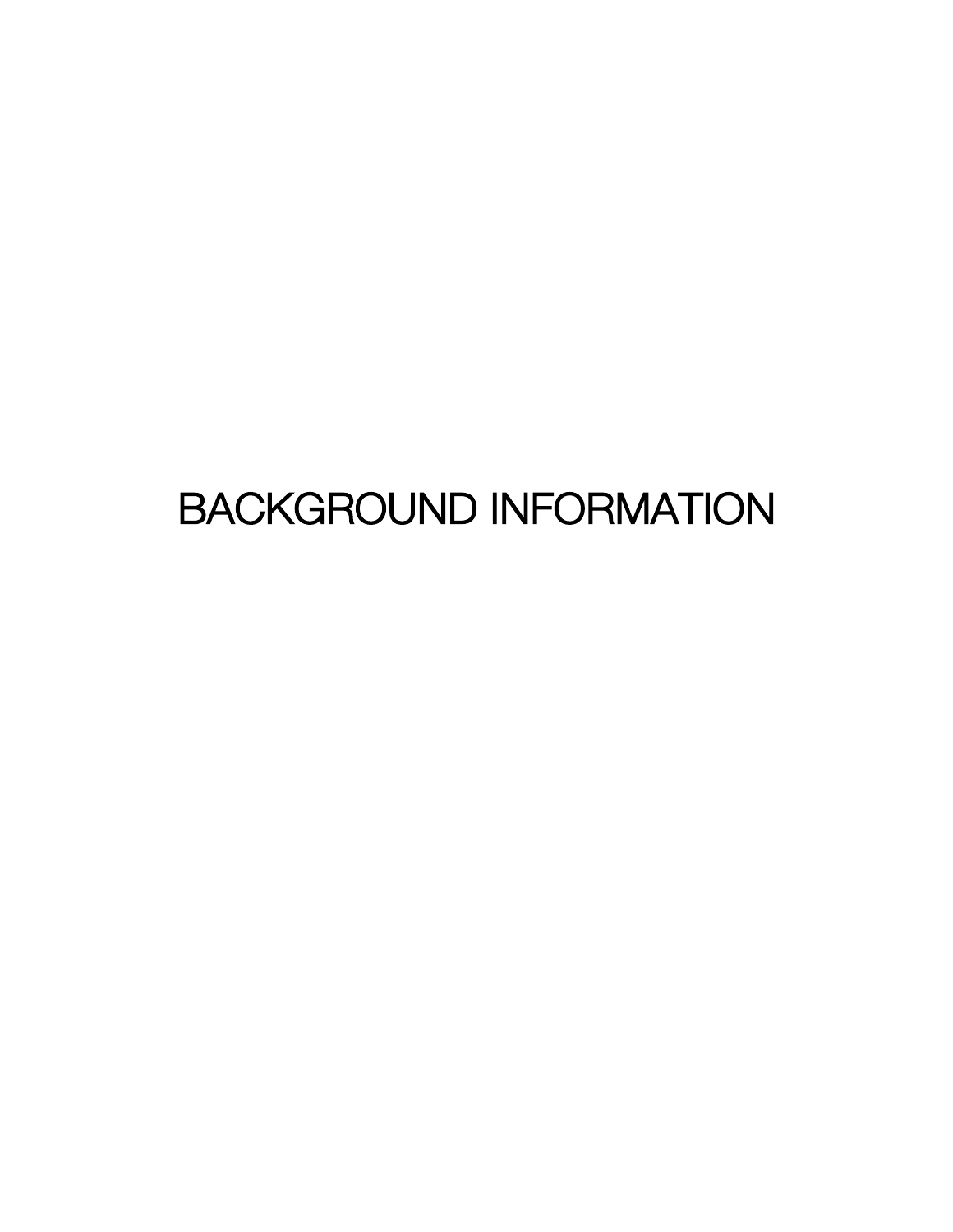### About the Organizers

### Coral Reef Alliance

The Coral Reef Alliance (CORAL) is a non-profit, environmental NGO focused on saving the world's coral reefs. This year marks CORAL's 25<sup>th</sup> anniversary of our long history of combining science-based solutions with effective community-driven conservation. CORAL also expands the scientific understanding of how corals adapt to climate change and uses that science to develop conservation strategies to give corals around the world the best fighting chance to survive in a rapidly changing world.

CORAL realized long ago that our best chance to save coral reefs was in collaboration with the people who rely on them. We also recognize that it will take more than just local reef communities to save the reefs for generations to come. CORAL has formed partnerships with individuals, governments, local civic organizations, international NGOs, and other conservation organizations to assess the current state of a region and determine how to fill the gaps to mitigate threats and give reefs a fighting chance to adapt to a changing climate.

CORAL is also expanding the scientific understanding of how corals adapt to climate change through research focusing on those natural change forces that promote adaptation no matter what the future brings. We are using our scientific information along with that of others to develop regional-scale conservation plans to give corals the best fighting chance to adapt to climate change.

Founded in 1994, CORAL is based in Oakland, California and is working on reefs directly and indirectly around the globe.

#### University of Washington

At the University of Washington, we believe that what you care about can change the world. We're more than one of the world's leading public research universities: We're a community of students and faculty united by a drive to serve the public good. From educating future leaders and making innovation work for all of us, to research breakthroughs and creative works that save and change lives, we're committed to helping people and communities achieve their full potential. With multiple campuses, a world-class academic medical center, Pac-12 athletics and extensive continuing education programs, the opportunities here are limitless. Learn how you can Be Boundless for Washington and the world at uw.edu.

### Rutgers University

Rutgers, The State University of New Jersey, is a leading national research university and the state of New Jersey's preeminent, comprehensive public institution of higher education. Established in 1766, the university is the eighth oldest higher education institution in the United States. More than 69,000 students and 22,500 full- and part-time faculty and staff learn, work, and serve the public at Rutgers locations across New Jersey and around the world.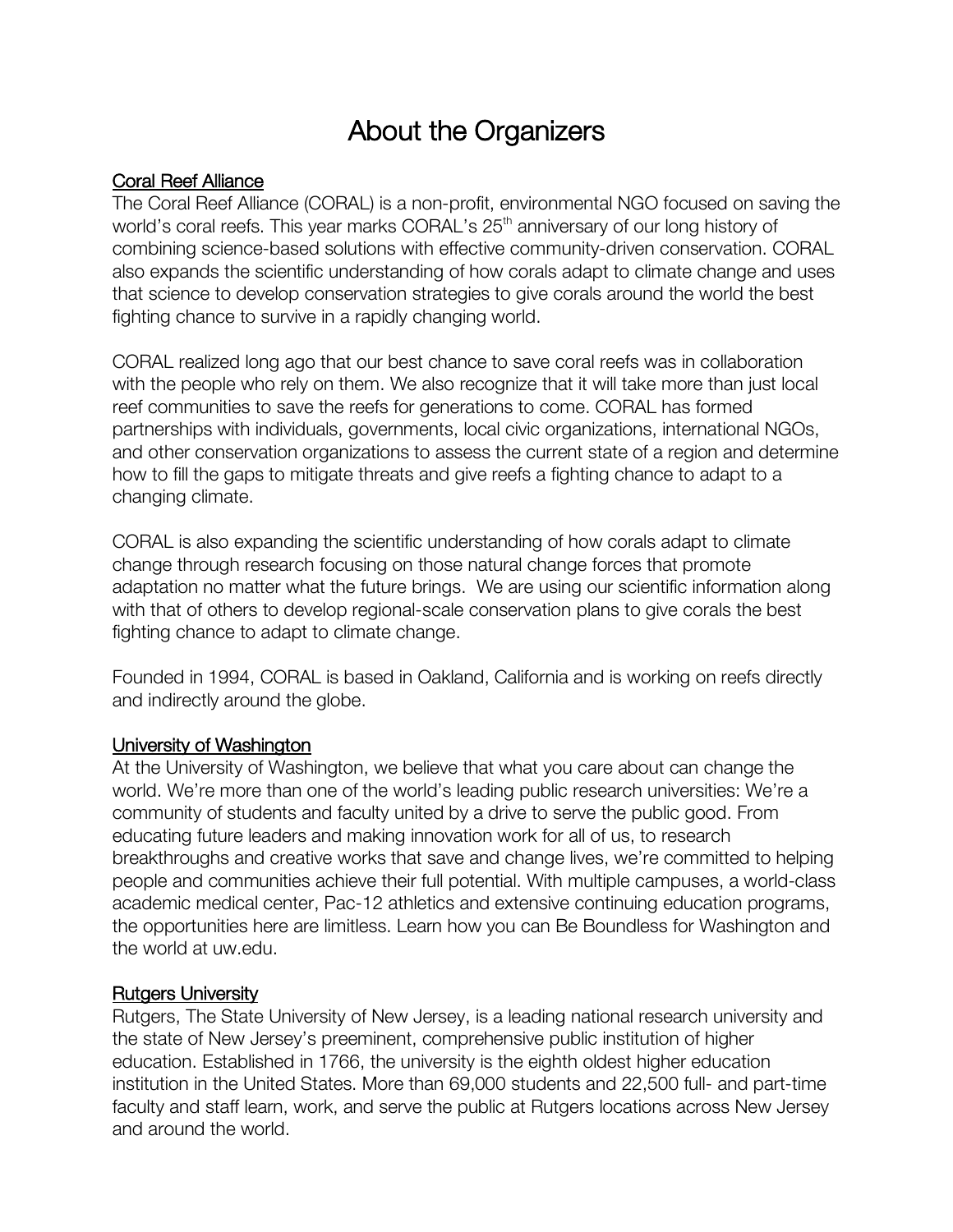### Stanford University

Stanford University is one of the world's leading research universities. It is known for its entrepreneurial character, drawn from the legacy of its founders, Jane and Leland Stanford, and its relationship to Silicon Valley. Areas of excellence range from the humanities to social sciences to engineering and the sciences. Stanford is located in California's Bay Area, one of the most intellectually dynamic and culturally diverse areas of the nation.

### University of Queensland

The University of Queensland (UQ) is one of Australia's leading research and teaching institutions. We strive for excellence through the creation, preservation, transfer and application of knowledge. For more than a century, we have educated and worked with outstanding people to deliver knowledge leadership for a better world.

### About the Modeling Adaptation Potential (MAP) Project

The Coral Reef Alliance (CORAL) and our research partners from Rutgers University, the University of Washington, Stanford University, and the University of Queensland formed the Modeling Adaptation Potential (MAP) Project to improve the scientific understanding of how coral reefs can adapt to rapid change, including describing the relative contributions of ecological reorganization and evolutionary rescue to adaptation potential. We are using this knowledge to identify conservation strategies that promote adaptation and account for uncertainty about future environmental conditions. The project focuses on building a powerful mathematical model to simulate different future scenarios for coral reefs. This project is funded by the Gordon and Betty Moore Foundation.

CORAL is currently implementing the findings of the MAP Project to create, facilitate and support Adaptive Reefscapes, which are networks of healthy reefs in which corals can adapt to climate change. CORAL works around the world to address environmental issues affecting coral reefs, and program sites in key priority bioregions exemplify best practices of coral reef management to climate change.

The MAP Project is comprised of the following scientists (P.I.s in bold):

CORAL: Dr. Madhavi Colton, Dr. Becky Twohey, Dr. Michael Webster Rutgers University: Associate Professor Malin Pinsky, Mr. Dan Forrest, Dr. Lisa McManus, Dr. Ed Tekwa Stanford University: Professor Steve Palumbi University of Queensland: Professor Pete Mumby University of Washington: Professor Daniel Schindler, Professor Timothy Essington, Mr. Lukas DeFilippo, Dr. Timothy Walsworth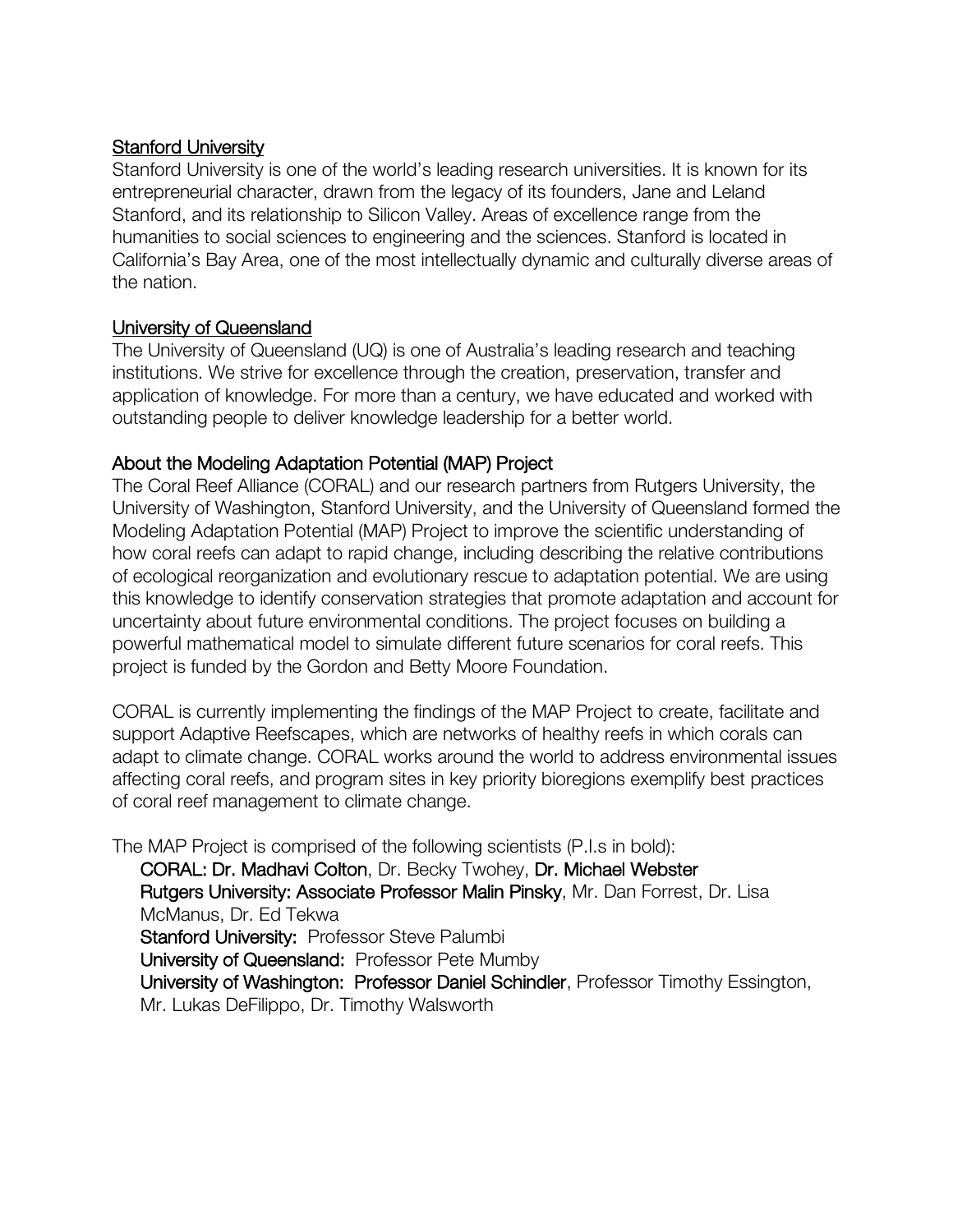### About the Authors

Dr. Timothy Walsworth, now at Utah State University, completed this work while he was a postdoctoral research associate at the University of Washington School of Aquatic and Fishery Sciences. Tim's research uses quantitative approaches to explore how ecosystems respond to environmental and management changes.

Professor Daniel Schindler is a scientist and professor at the School of Aquatic and Fisheries Sciences at the University of Washington. His research takes an ecosystem approach to exploring how aquatic systems are organized and respond to changes in the broader environment, such as a shifting climate.

Dr. Madhavi Colton is CORAL's Program Director, and oversees a portfolio of communitydriven conservation programs that address local threats to reefs in Fiji, Hawaiʻi, Indonesia and the Mesoamerican Region. Madhavi is also spearheading the Modeling Adaptation Potential (MAP) Project, which is pioneering scientific research on how ecosystems adapt to the effects of climate change. By addressing local threats and creating the conditions necessary for corals to adapt, Madhavi is guiding CORAL and partners in the establishment of the world's first Adaptive Reefscapes.

Dr. Michael Webster is CORAL's Executive Director and an expert in the fields of coral reef science and conservation management. Michael has led CORAL for eight years, and greatly increased the scale, scope and effectiveness of CORAL's conservation programs by leading the organization to develop Adaptive Reefscapes, CORAL's solution to save coral reefs around the world.

Professor Stephen Palumbi is a senior fellow at the Woods Institute for the Environment at Stanford University. His work on the genomics of marine organisms focuses on basic evolutionary questions but also on practical solutions to questions about how to preserve and protect the diverse life in the sea. Steve has lectured extensively on human-induced evolutionary change and is developing genomic methods to help find ocean species resistant to climate change. Steve's work on corals in American Samoa has identified populations more resilient to heat stress.

Professor Peter Mumby a Vice-Chancellor's Fellow at the School of Biological Sciences at the University of Queensland and the Chief Scientist at the Great Barrier Reef Foundation. His research has integrated empirical ecological data into models of coral reefs with a view to studying how changes in human activity can affect the health of reefs.

Professor Timothy Essington is a biologist who studies marine food webs and the effects that humans have on them. His research focus spans many areas—climate change, ocean acidification, and fisheries—to better understand how these change marine life. His recent research focus looks at fisheries policy tools, and the conservation benefits they may provide. Of particular interest is the application of ecosystem approaches to fisheries management, especially as applied to fisheries targeting small forage fish. These species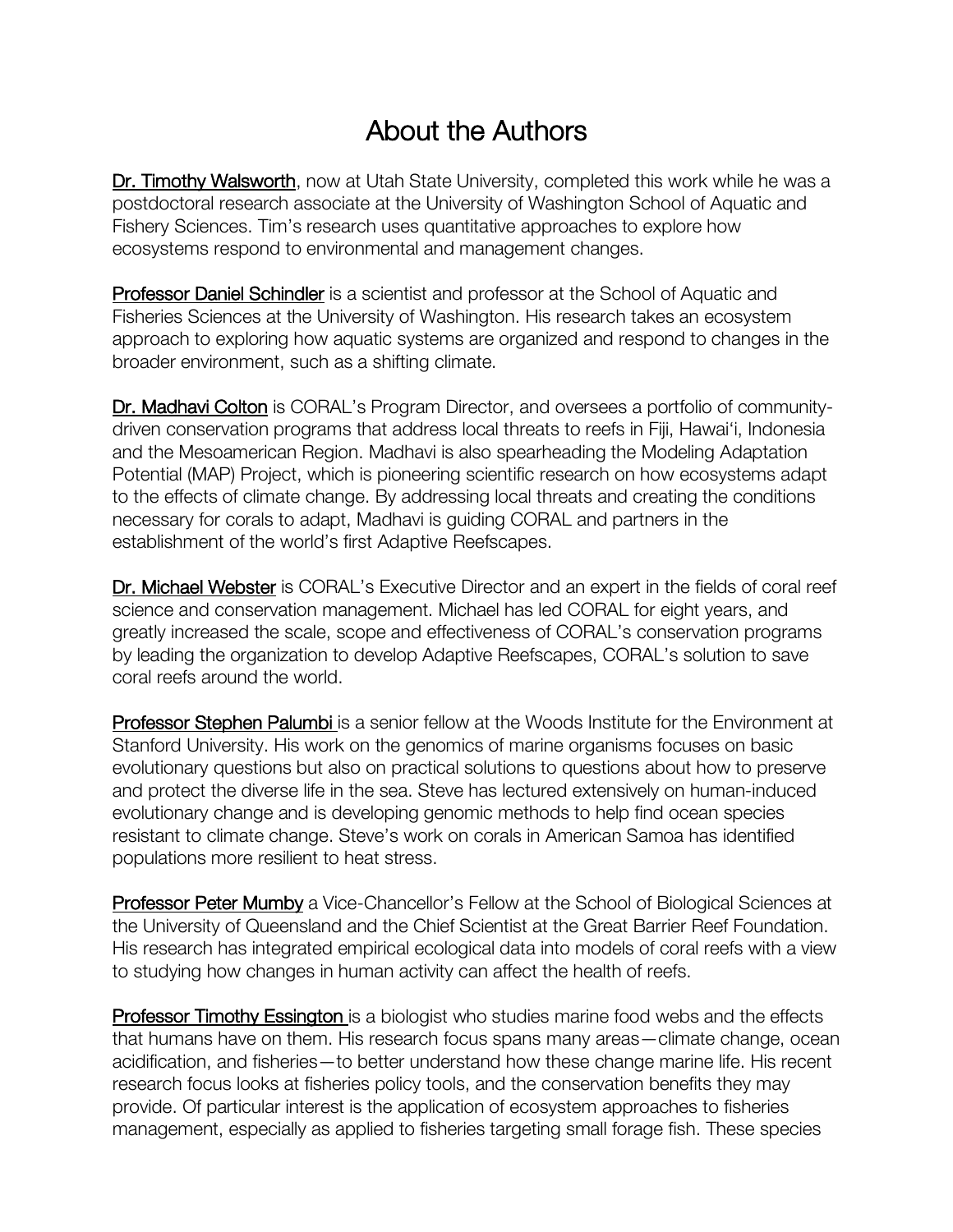play important roles in food webs, but are also the target of growing fisheries. Essington is looking for ways to measure the trade-offs between the vital ecosystem services those fish provide and their increasing commercial value. For this work, he was awarded a Pew Fellowship in Marine Conservation. Essington is presently the director of the Quantitative Ecology and Resource Management (QERM) interdisciplinary graduate program and the Center for Quantitative Sciences (CQS) at the University of Washington.

Associate Professor Malin Pinsky is an ecologist and evolutionary biologist studying the ecological and evolutionary impacts of global change in the ocean. Malin leads the Pinsky Lab at Rutgers, which advances global understanding of marine populations and communities in a rapidly changing environment to inform stewardship and train the next generation of scientific leaders.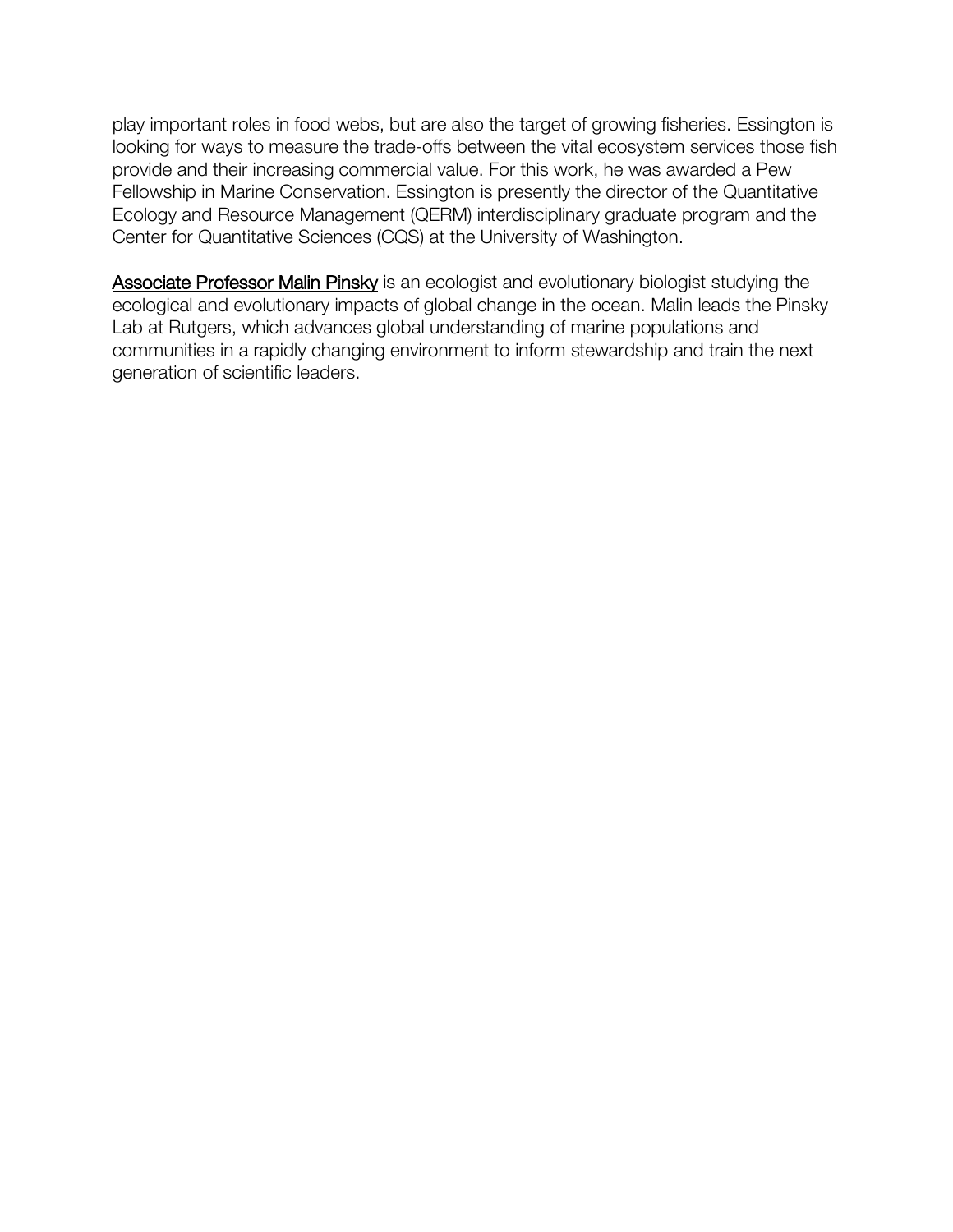### Facts About Corals and Coral Reefs

- Fifty (50) percent of reef-building corals have disappeared over the past 30 years
- One third of reef-building corals are at risk of extinction due to climate change and local threats
- By 2030, over 90 percent of coral reefs will be threatened. If action isn't taken soon, nearly all reefs will be threatened by 2050.
- Ninety (90) percent of global reefs are projected to experience severe bleaching annually by 2055
- Twenty-five (25) percent of all marine life is associated with coral reefs
- Five hundred (500) million people depend on coral reef ecosystem services
- Nearly 200 million people depend on coral reefs to protect them from storm surges and waves
- Three-hundred and fifty (350) million people travel to coral reef areas of the world every year
- Over \$375 billion per year in goods and services are provided by coral reefs
- Coral reefs are the world's most economically valuable natural asset
- The flood-protection services provided by coral reefs are worth roughly US\$4 billion a year
- One hundred and nine (109) countries have coral reefs
- Six countries contain over half of the world's coral reefs: Australia, Indonesia, Philippines, Papua New Guinea, Fiji, and the Maldives
- What do corals need to survive? (https://coral.org/coral-reefs-101/coral-reefecology/what-do-coral-reefs-need-to-survive/)
	- o Sunlight
	- o Clean, clear, saltwater
	- o Warm (not hot) water temperature
- How corals are made (https://coral.org/coral-reefs-101/coral-reef-ecology/howreefs-are-made/)
- How corals grow (https://coral.org/coral-reefs-101/coral-reef-ecology/how-coralreefs-grow/)
- How corals reproduce (https://coral.org/coral-reefs-101/coral-reef-ecology/howcorals-reproduce/)
- Types of reef formations (https://coral.org/coral-reefs-101/coral-reef-ecology/typesof-coral-reef-formations/)
- Global reef threats (stressors) (https://coral.org/coral-reefs-101/reef-threats/global/)
- Local reef threats (stressors) (https://coral.org/coral-reefs-101/reef-threats/direct/)